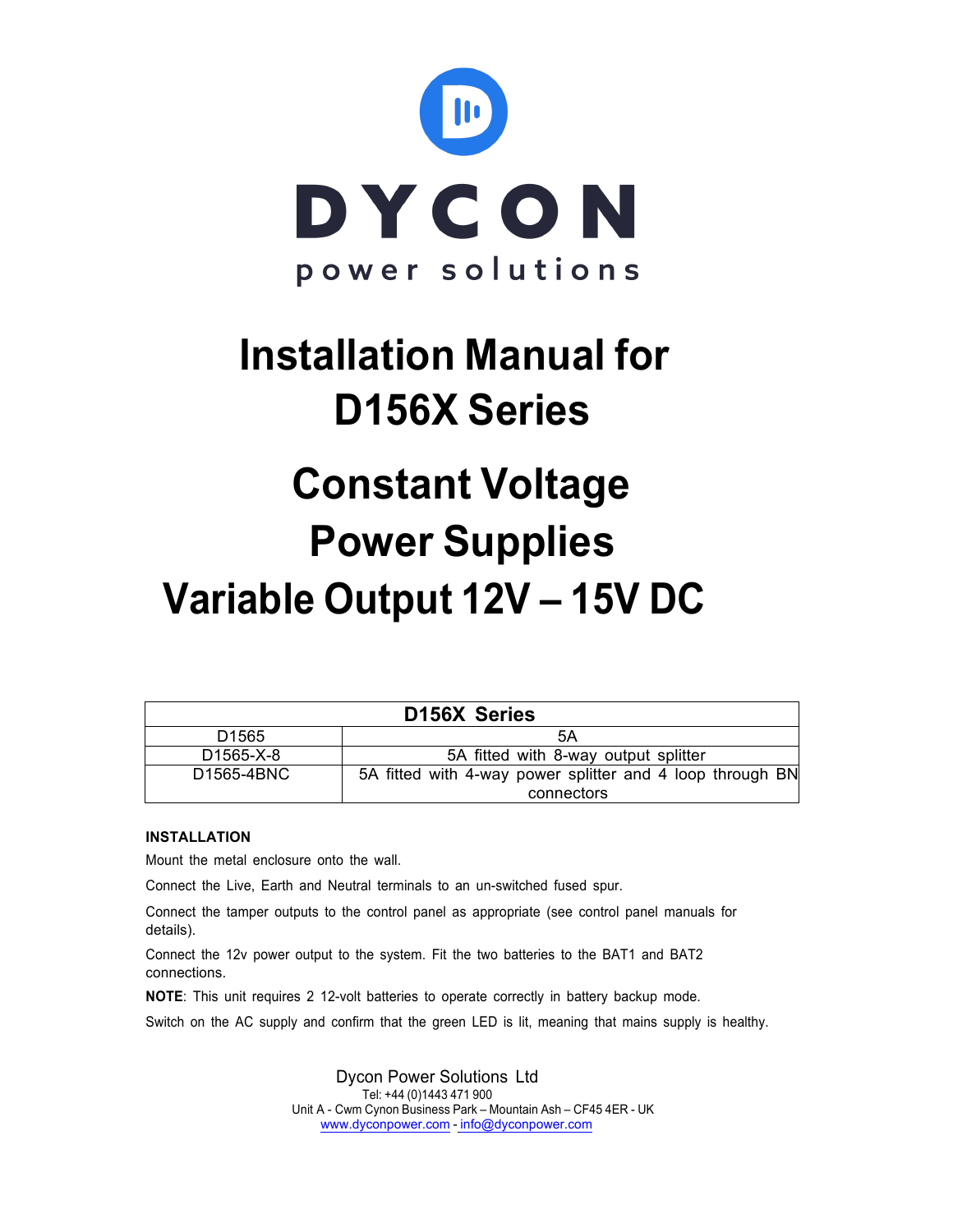## **External power supply (AC supply)**

The power supply has a three-way terminal block for Live, Earth and Neutral connections, and is protected by a 20mm anti-surge fuse. Mains earth is isolated from the 0V output, although, when supplied boxed, mains earth is connected to the metal enclosure.

#### **Tamper output**

This voltage-free output is connected to the tamper switch. These terminals will be shorted when the tamper switch is closed.

#### **12V power output**

Terminal blocks are provided to connect to the system. The green LED or orange (standby battery) LED indicates that the 12V is available from these terminal blocks.

#### **Auxiliary power supply (batteries)**

These power supplies are compatible with 7AH or 8AH Sealed Lead Acid or Gel batteries which are connected to the BAT1 and BAT2 terminals. The orange standby LED, marked with a battery symbol, indicates when AC power is off and power is being supplied by the batteries.

Two batteries **must** be used for the unit to function correctly in battery standby mode.

### **Output protection**

The output is protected by resettable fuse. Should the output be overloaded and the fuse trip, the red fuse fault LED, marked with a battery symbol, will be lit. The fault can be reset by removing the short and re-applying power after a minute to allow the fuse to cool.

## **Battery protection**

The batteries and electronic circuitry are protected against reverse polarity connection by a self resetting electronic fuse.

#### **Voltage adjustment**

The output voltage can be varied from 12VDC to 15VDC by an adjustment using the potentiometer and measuring the output using a suitable meter. The voltage will remain constant at the selected value, even when running on battery power only.

#### **D15X8 output splitter**

The D15X8 is designed to connect to any Dycon D156X Series ungraded power supply to provide up to 8 individually fused outputs. The D15X8 is supplied fitted with 8 fuses rated at ½ Amp, plus 2 fuses rated at 1 Amp in a spares bag. The installer may fit any combination of fuses, provided that the overall load does not exceed that provided by the power supply.

Example: a D1565 could support outputs 1 to  $6 = \frac{1}{2}$  A and outputs 7 and  $8 = 1$ A (5A in total).

A red LED is provided for each output, which lights if the relevant fuse ruptures. In addition, a  $9<sup>th</sup>$ LED is provided which lights when the input voltage is present. A 2-way Molex connector is provided to connect a remote LED to indicate if ANY fuse fails.

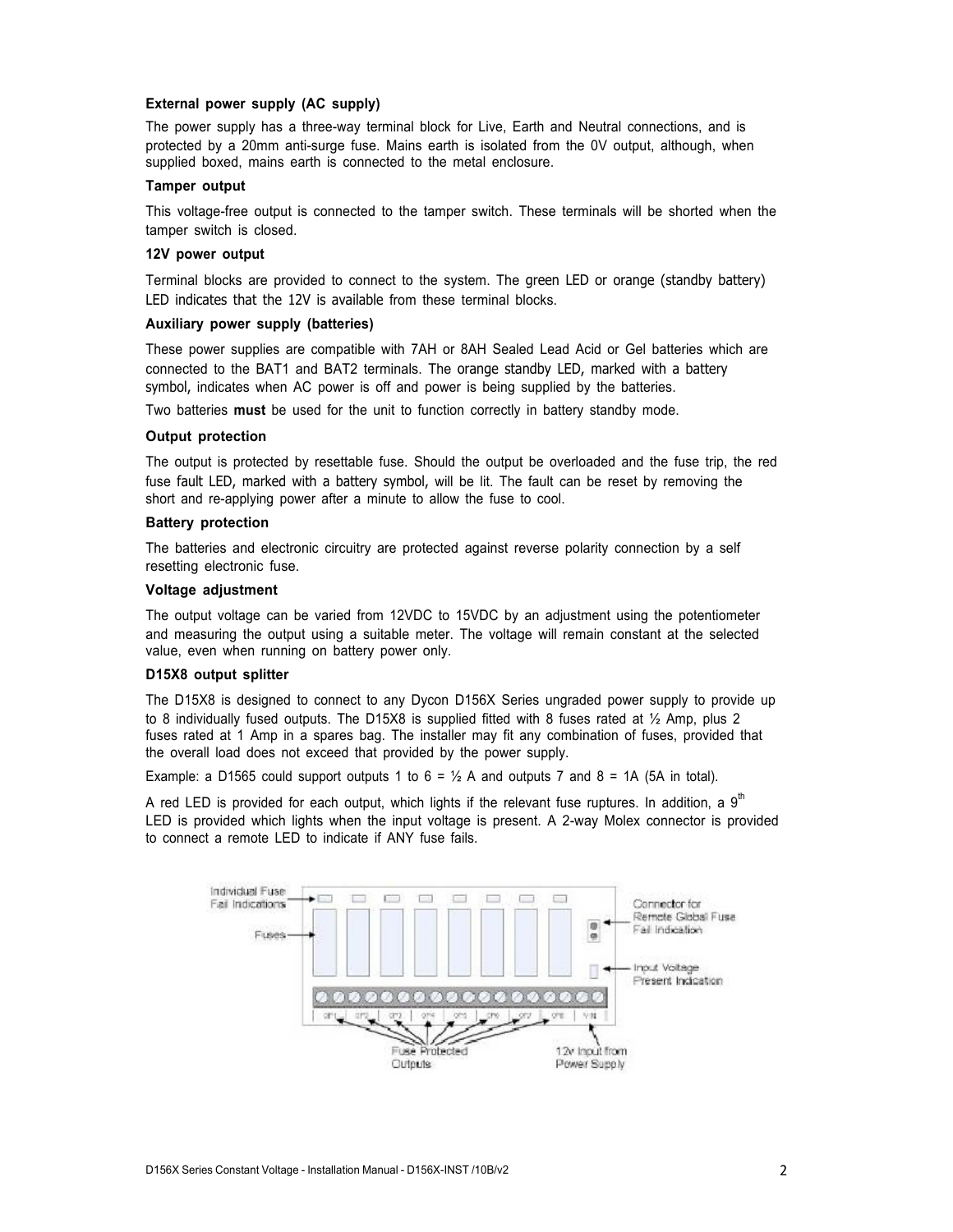## **D15X4-BNC**

This splitter allows power to up to 4 cameras and loop through connections for signals.



Fuse-protected outputs

12v inputfrom power supply

#### **Maintenance**

This unit is only to be used by qualified service personnel; there are no user serviceable parts. No maintenance is required other than routine periodic testing and replacement of the standby batteries. For further information on routine battery replacement, please contact your battery supplier or manufacturer.

### **Specifications**

| Power supply                                                  | Type A, ungraded, Environmental Class 2     |  |
|---------------------------------------------------------------|---------------------------------------------|--|
| AC input voltage                                              | $230v + 10\% - 15\%$ , 50Hz ± 15%           |  |
| Output voltage                                                | 12V - 15V DC adjustable                     |  |
| Output ripple                                                 | Less than 100mV (less than $0.7\%$ @ 13.7v) |  |
| Battery recharge time (2 x 7Ahr batteries) Less than 72 hours |                                             |  |
| Operating temperature range                                   | -10°C to +40 $\overline{C}$                 |  |

## **Product part numbers**

|                      | "B" box              | "C"<br>box           |  |  |
|----------------------|----------------------|----------------------|--|--|
| 5 Amp                | D <sub>1565</sub> -B | D <sub>1565</sub> -C |  |  |
| With 8 fused outputs |                      |                      |  |  |
| 5 Amp                | D1565-X-8-B          | D1565-X-8-C          |  |  |
| With 4 BNC           |                      |                      |  |  |
| 5 Amp                | D1565-4BNC-B         | D1565-4BNC-C         |  |  |

#### **Sizes and weights**

|                     | "B" size housing | "C" size housing |
|---------------------|------------------|------------------|
| Size (h x w x d) mm | 260 x 320 x 87   | 430 x 3455 x 90  |
| Weight (kg)         | 3.2              | 4.5              |

All units are fused in the 230V AC supply. The D156X Series power supply fuses require no user intervention.